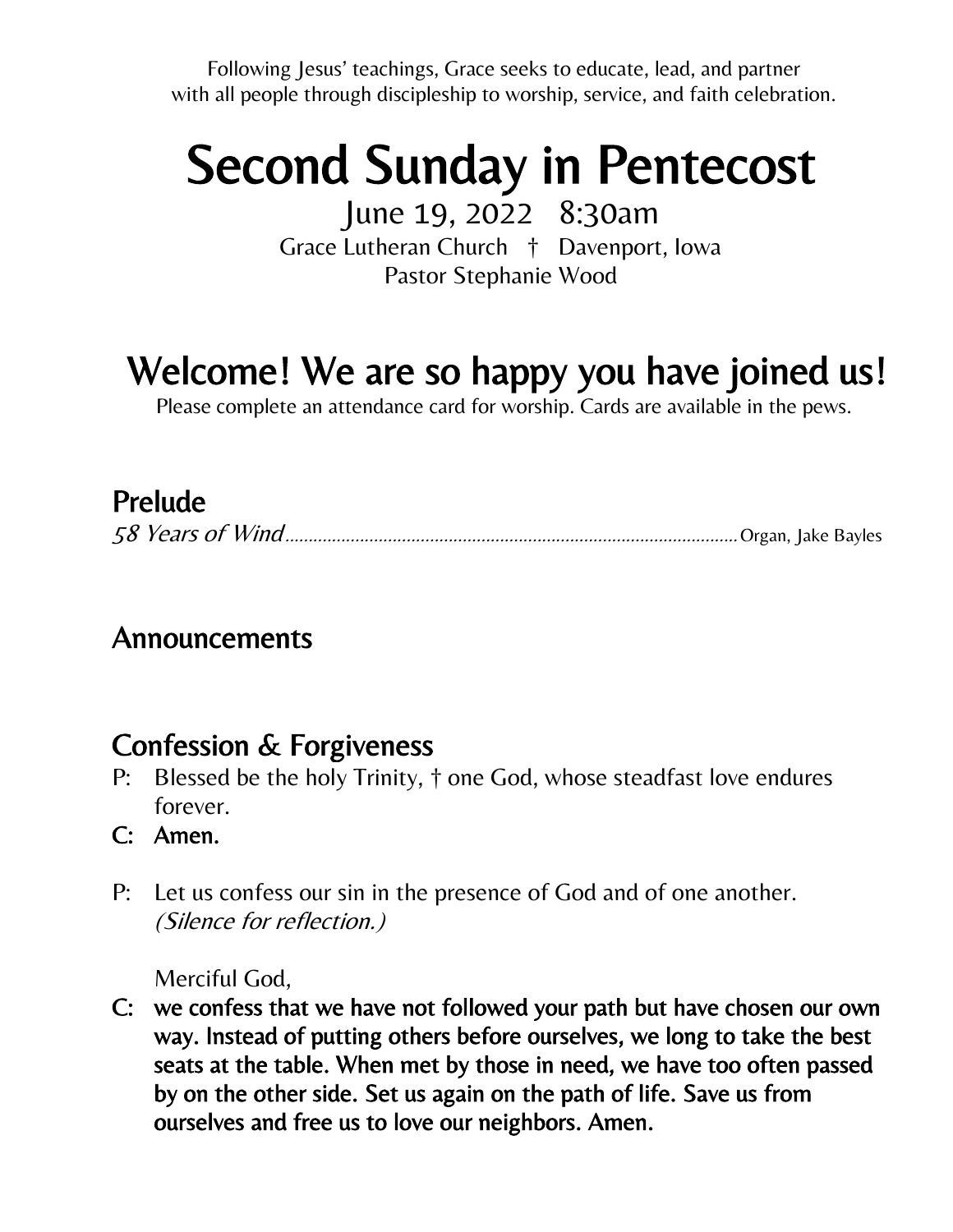- P: Hear the good news! God does not deal with us according to our sins but delights in granting pardon and mercy. In the name of † Jesus Christ, your sins are forgiven. You are free to love as God loves.
- C: Amen.

## Opening Hymn

#### Greeting

- P: The grace of our Lord Jesus Christ, the love of God, and the communion of the Holy Spirit be with you all.
- C: And also with you.

#### Kyrie

Kyrie (from Now the Feast & Celebration)............................setting by Marty Haugen

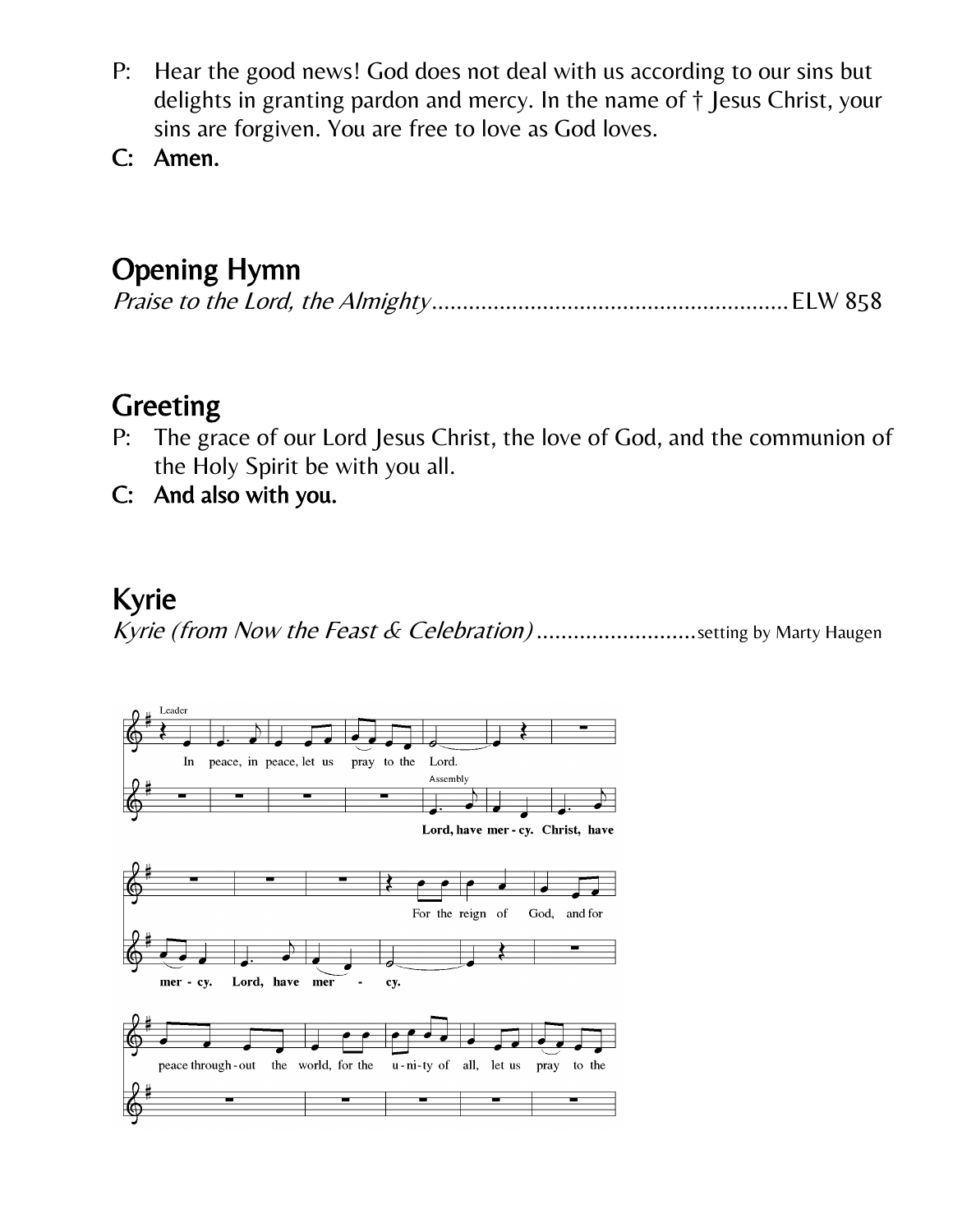

Text: Lutheran Book ofWorship, adapt. Marty Haugen, b. 1950<br>Music: Now the Feast and Celebration, Marty Haugen<br>Text and music © 1990 GIA Publications, Inc. 7404 S. Mason Ave., Chicago, IL 60638. www.giamusic.com. 800.442.3

### Canticle of Praise

Now the Feast and Celebration.................................. setting by Marty Haugen

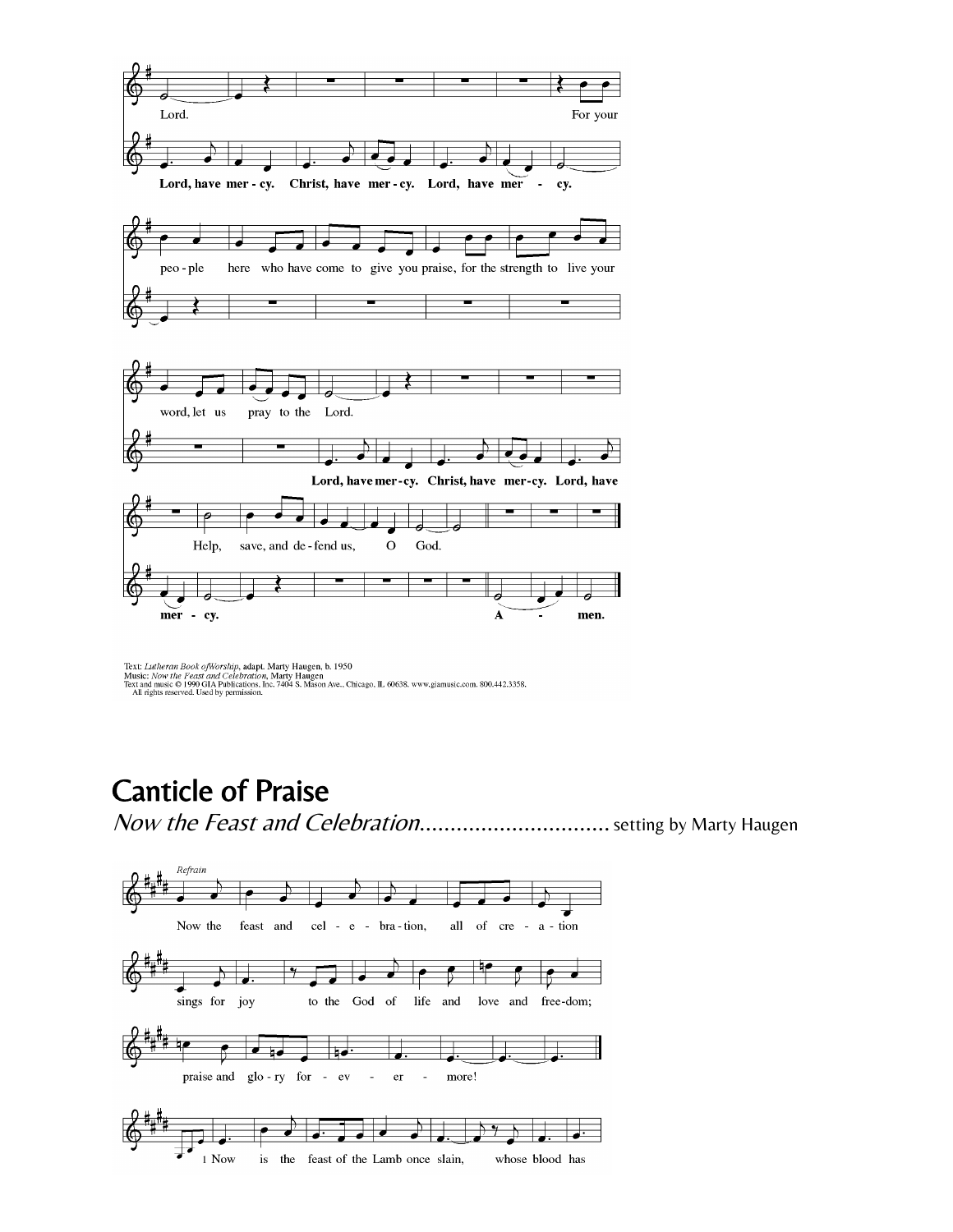

## Prayer of the Day

- A: Let us pray. O Lord God,
- C: we bring before you the cries of a sorrowing world. In your mercy set us free from the chains that bind us, and defend us from everything that is evil, through Jesus Christ, our Savior and Lord. Amen.

#### First Reading: Galatians 3:23-29

For Paul, baptism is a powerful bond that unites people not only with God but with other believers. Those who call themselves children of God experience a transformation that removes prejudices of race, social class, or gender in favor of true unity in Christ.

Now before faith came, we were imprisoned and guarded under the law until faith would be revealed. Therefore, the law was our disciplinarian until Christ came, so that we might be justified by faith. But now that faith has come, we are no longer subject to a disciplinarian, for in Christ Jesus you are all children of God through faith. As many of you as were baptized into Christ have clothed yourselves with Christ. There is no longer Jew or Greek, there is no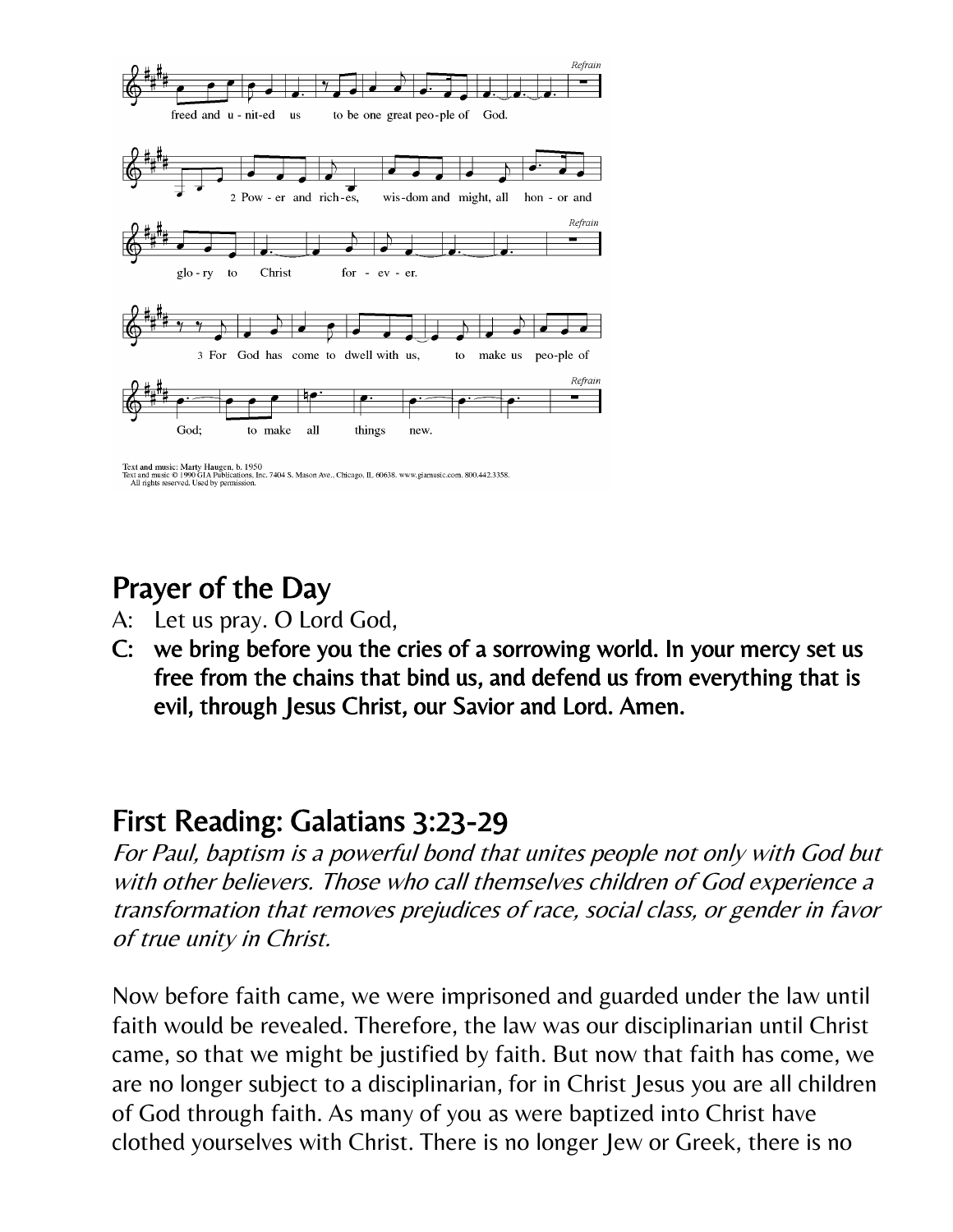longer slave or free, there is no longer male and female; for all of you are one in Christ Jesus. And if you belong to Christ, then you are Abraham's offspring, heirs according to the promise.

Thus says the LORD: As the wine is found in the cluster, and they say, "Do not destroy it, for there is a blessing in it," so I will do for my servants' sake, and not destroy them all. I will bring forth descendants from Jacob, and from Judah inheritors of my mountains; my chosen shall inherit it, and my servants shall settle there.

- A: Word of God, Word of life.
- C: Thanks be to God.

## Psalm 22:19-28

- A: But you, O LORD, be not far away; O my help, hasten to my aid.
- C: Deliver me from the sword, my life from the power of the dog.
- A: Save me from the lion's mouth! From the horns of wild bulls, you have rescued me.
- C: I will declare your name to my people; in the midst of the assembly, I will praise you.
- A: You who fear the LORD, give praise! All you of Jacob's line, give glory. Stand in awe of the LORD, all you offspring of Israel.
- C: For the LORD does not despise nor abhor the poor in their poverty; neither is the LORD's face hidden from them; but when they cry out, the LORD hears them.
- A: From you comes my praise in the great assembly; I will perform my vows in the sight of those who fear the LORD.
- C: The poor shall eat and be satisfied, Let those who seek the LORD give praise! May your hearts live forever!
- A: All the ends of the earth shall remember and turn to the LORD; all the families of nations shall bow before God.
- C: For dominion belongs to the LORD, who rules over the nations.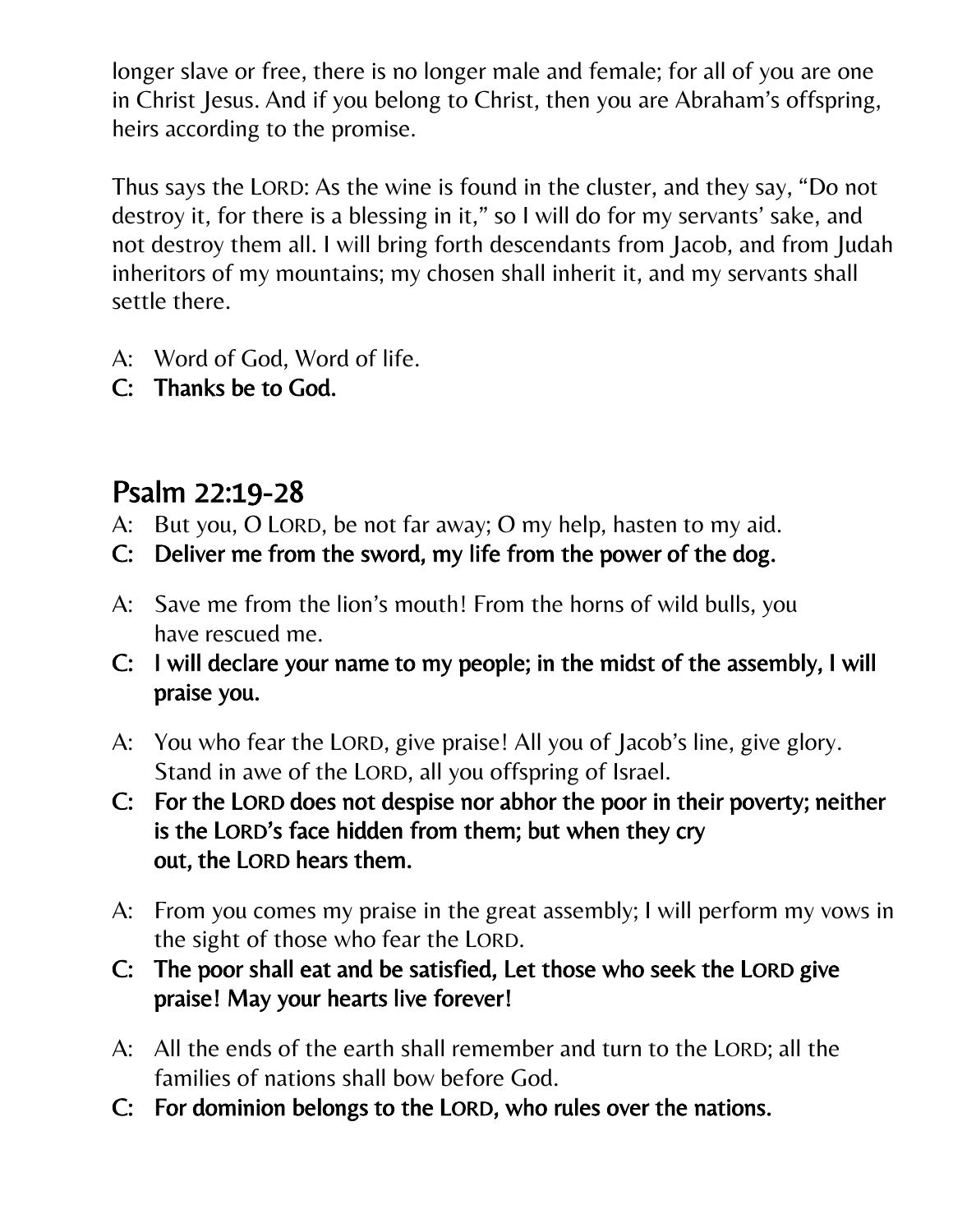## Gospel: Luke 8:26-39



Text and Music: Marty Haugen; C 1990, GIA Publications, Inc

P: The Gospel according to Luke.

#### C: Glory to you, O Lord.

Jesus' mission includes foreigners, and his authority extends to the casting out of demons. Some who witness Jesus' work are seized with confusion and fear, but the man who was healed is commissioned to give testimony to God's mercy and power.

Then Jesus and his disciples arrived at the country of the Gerasenes, which is opposite Galilee. As he stepped out on land, a man of the city who had demons met him. For a long time, he had worn no clothes, and he did not live in a house but in the tombs. When he saw Jesus, he fell down before him and shouted at the top of his voice, "What have you to do with me, Jesus, Son of the Most High God? I beg you, do not torment me"—for Jesus had commanded the unclean spirit to come out of the man. (For many times it had seized him; he was kept under guard and bound with chains and shackles, but he would break the bonds and be driven by the demon into the wilds.) Jesus then asked him, "What is your name?" He said, "Legion"; for many demons had entered him. They begged him not to order them to go back into the abyss.

Now there on the hillside a large herd of swine was feeding; and the demons begged Jesus to let them enter these. So, he gave them permission. Then the demons came out of the man and entered the swine, and the herd rushed down the steep bank into the lake and was drowned.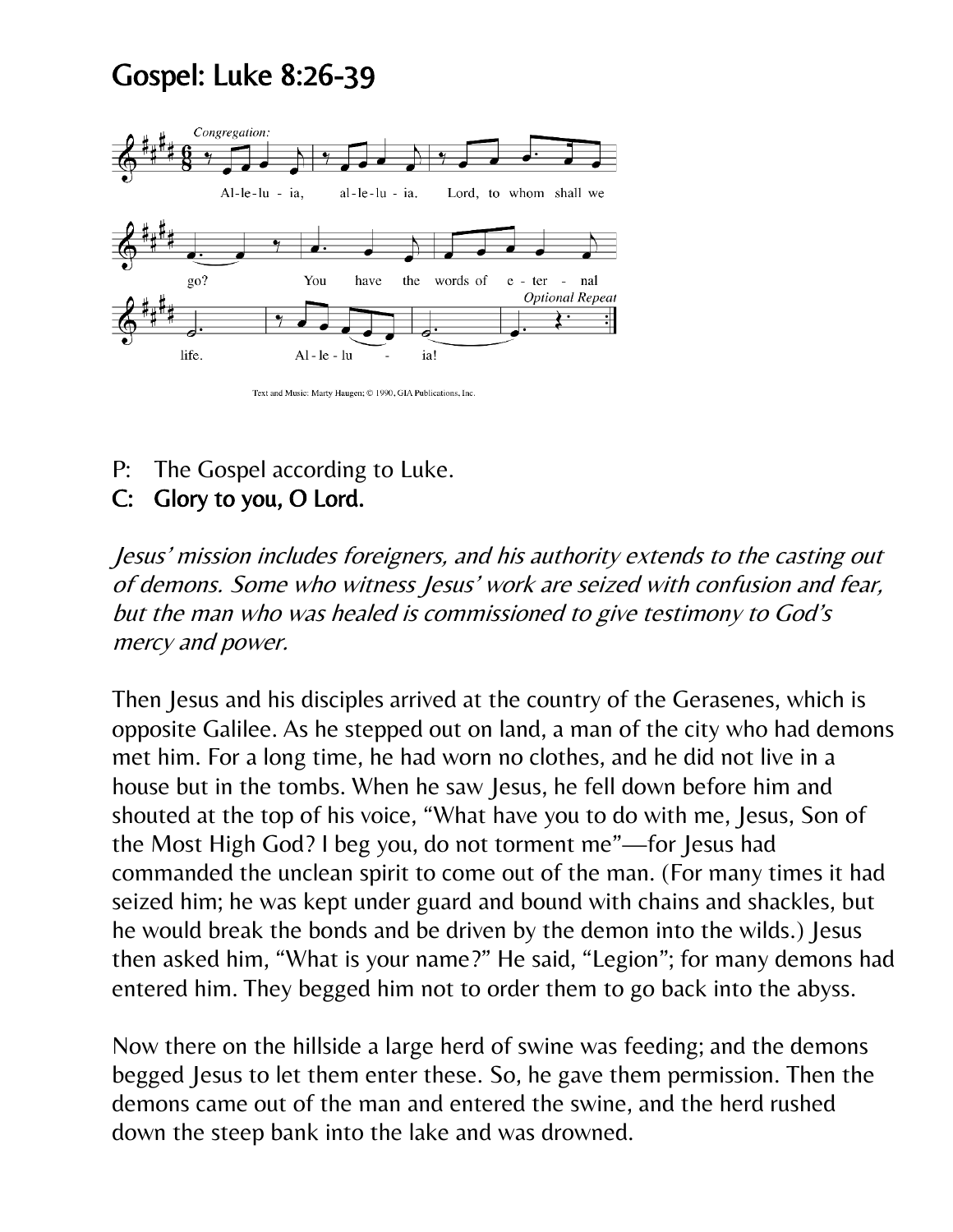When the swineherds saw what had happened, they ran off and told it in the city and in the country. Then people came out to see what had happened, and when they came to Jesus, they found the man from whom the demons had gone sitting at the feet of Jesus, clothed and in his right mind. And they were afraid. Those who had seen it told them how the one who had been possessed by demons had been healed. Then all the people of the surrounding country of the Gerasenes asked Jesus to leave them; for they were seized with great fear. So, he got into the boat and returned. The man from whom the demons had gone begged that he might be with him; but Jesus sent him away, saying, "Return to your home, and declare how much God has done for you." So, he went away, proclaiming throughout the city how much Jesus had done for him.

- P: The Gospel of the Lord.
- C: Praise to you, O Christ.

## Children's Message

#### Sermon

## Hymn of the Day

Build Us Up, Lord.................................................................................ELW 670

#### Prayers of the People

- A: United in Christ and guided by the Spirit, we pray for the church, the creation, and all in need. God of grace, hear our prayer.
- A: God of every time and place, in Jesus' name and filled with your Holy Spirit, we entrust these spoken prayers and those in our hearts into your holy keeping. Amen.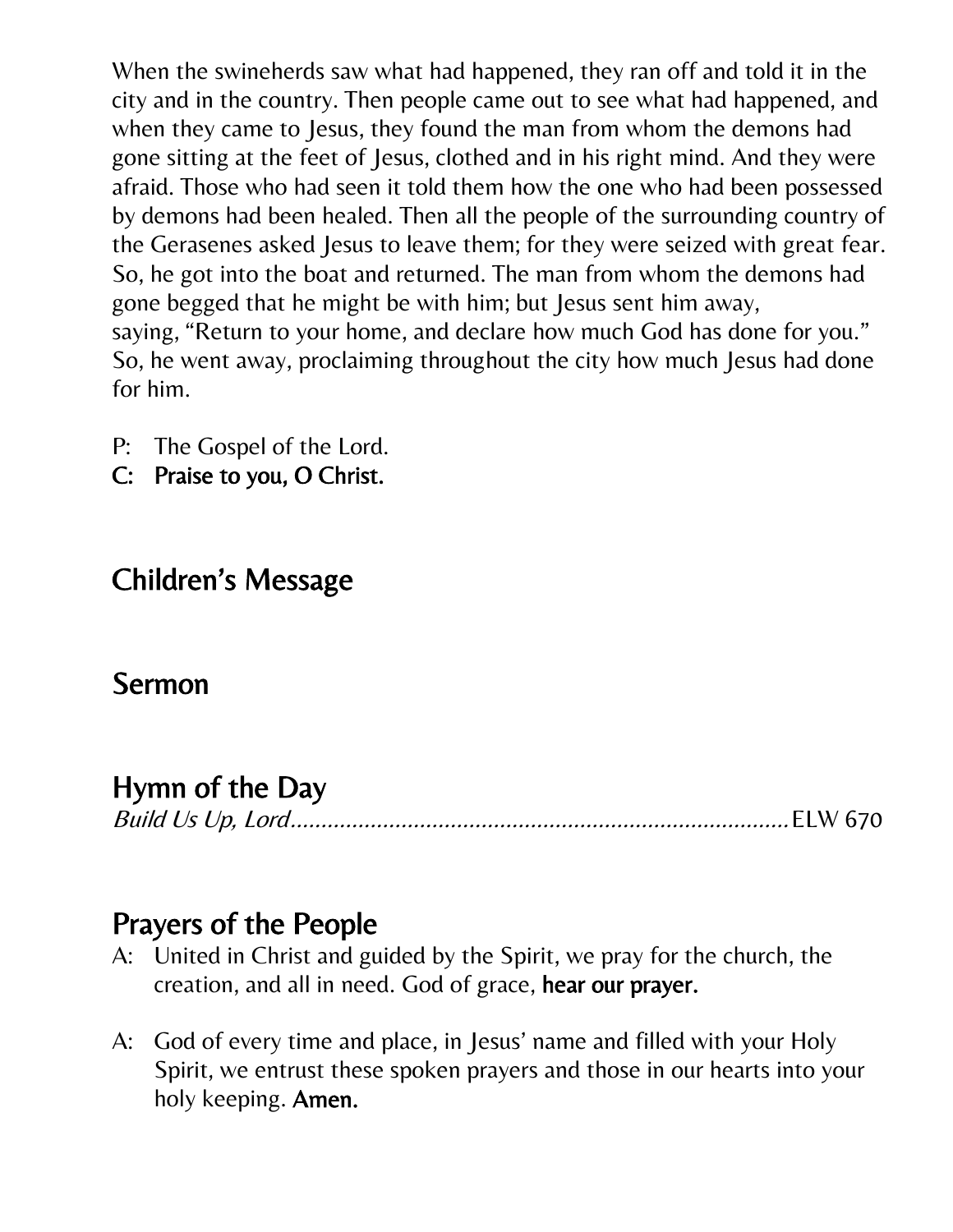### Peace

- A: The peace of Christ be with you always.
- C: And also with you.

## Call to Offering

A: With a clear voice, Jesus calls us to accept the costs and joys of discipleship, and the challenges of living in peaceful unity with those who are different from one another. As we make our offering at this altar, let us remember that we give and work and love on behalf of Christ's whole and undivided body on earth, and let us celebrate the gift of unity that is ours through the Spirit and our generous hearts.

## Special Offertory Music

|--|--|--|--|



Text: Didache, 2nd cent.; Marty Haugen, b. 1950<br>Music: AS THE GRAINS, Marty Haugen<br>Text and music © 1990 GIA Publications, Inc., 7404 S. Mason Ave., Chicago, IL 60638. www.giamusic.com. 800.442.3358.<br>All rights reserved. U

Duplication in any form prohibited without permission or valid license from copyright administrator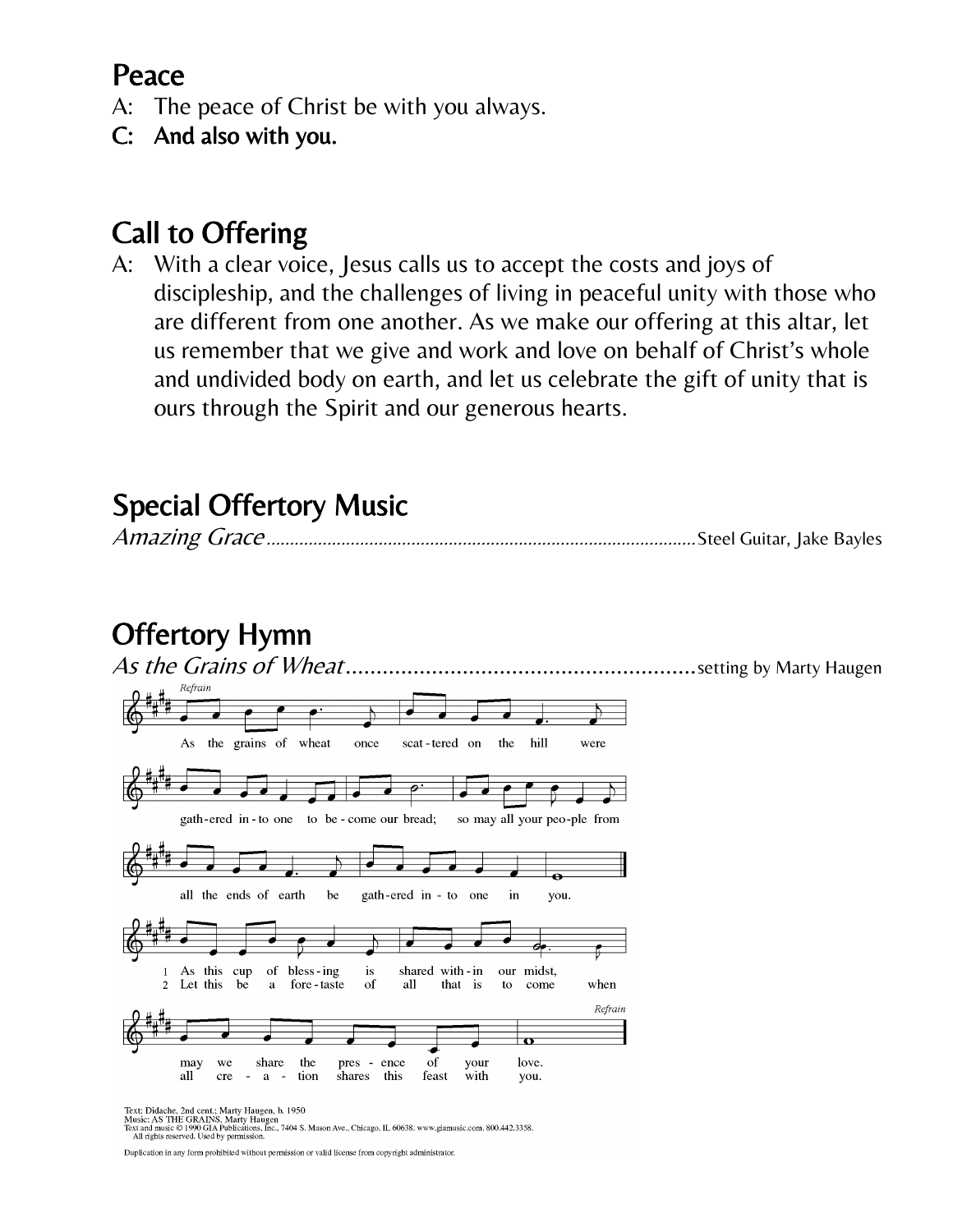## Offertory Prayer

- A: Let us pray. God of abundance,
- C: you have set before us a plentiful harvest. As we feast on your goodness, strengthen us to labor in your field, and equip us to bear fruit for the good of all, in the name of Jesus. Amen.

## The Great Thanksgiving

- P: The Lord be with you.
- C: And also with you.
- P: Lift up your hearts.
- C: We lift them to the Lord.
- P: Let us give thanks to the Lord our God.
- C: It is right to give God thanks and praise.
- P: In the night in which he was betrayed, our Lord Jesus took bread, and gave thanks; broke it, and gave it to his disciples, saying: Take and eat; this is my body, given for you. Do this for the remembrance of me. Again, after supper, he took the cup, gave thanks, and gave it for all to drink, saying: This cup is the new covenant in my blood, shed for you and for all people for the forgiveness of sin. Do this for the remembrance of me.

## Lord's Prayer

C: Our Father in heaven, hallowed be your name, your kingdom come, your will be done, on earth as in heaven. Give us today our daily bread. Forgive us our sins as we forgive those who sin against us. Save us from the time of trial and deliver us from evil. For the kingdom, the power, and the glory are yours, now and forever. Amen.

## Communion

|--|--|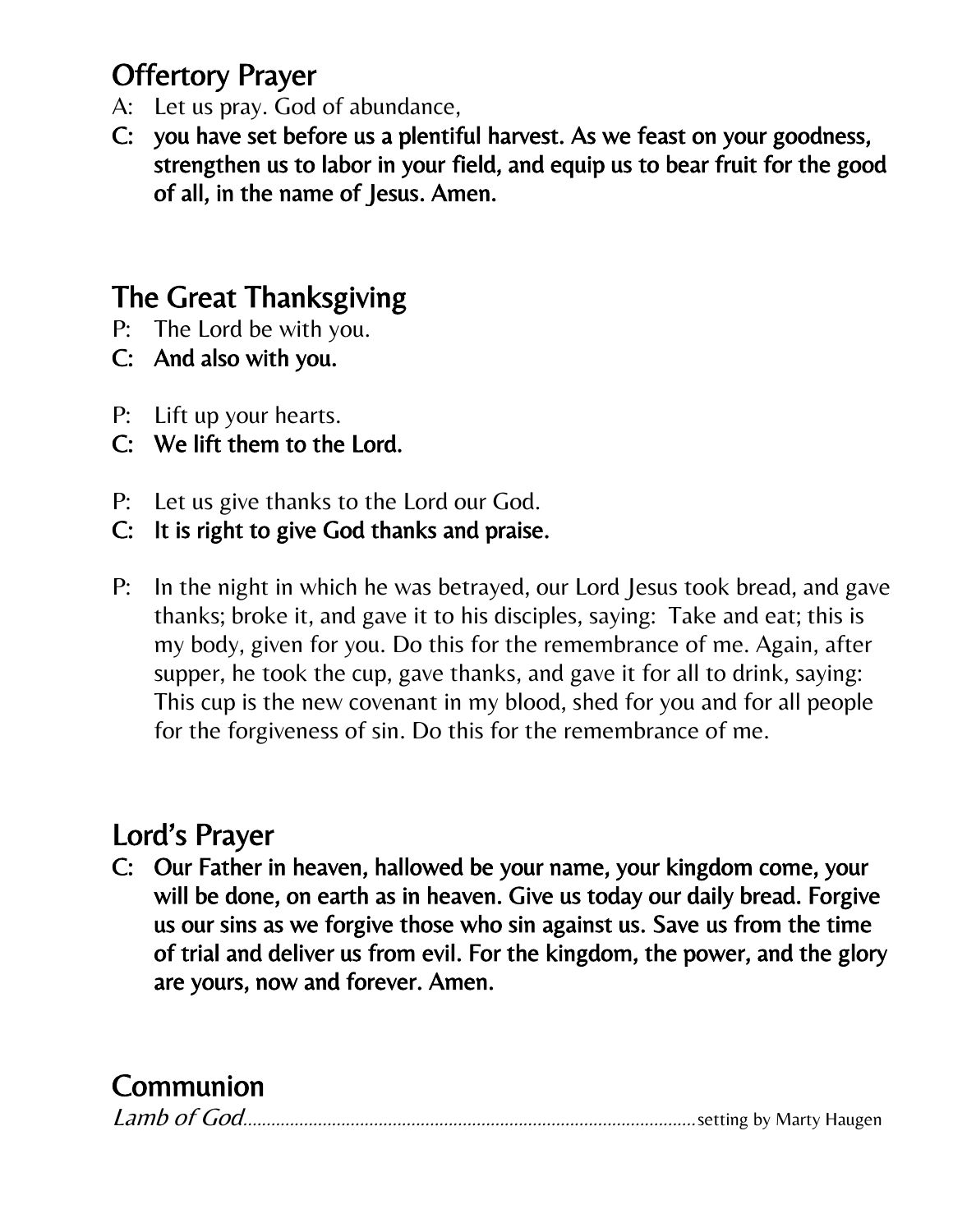

### Invitation to Communion

All are welcome to the table. Please come forward, and you will receive communion in the front of the church. If you prefer juice for communion, it will be clear, and gluten-free wafers are available upon request. If you would prefer a blessing, please cross your arms over your chest.

### Prayer After Communion

- P: Let us pray. Life-giving God, through this meal you have bandaged our wounds and fed us with your mercy. Now send us forth to live for others, both friend and stranger, that all may come to know your love. This we pray in the name of Jesus.
- C: Amen.

## **Blessing**

P: The God of peace, Father,  $\pm$  Son, and Holy Spirit, bless you, comfort you, and show you the path of life this day and always. Amen.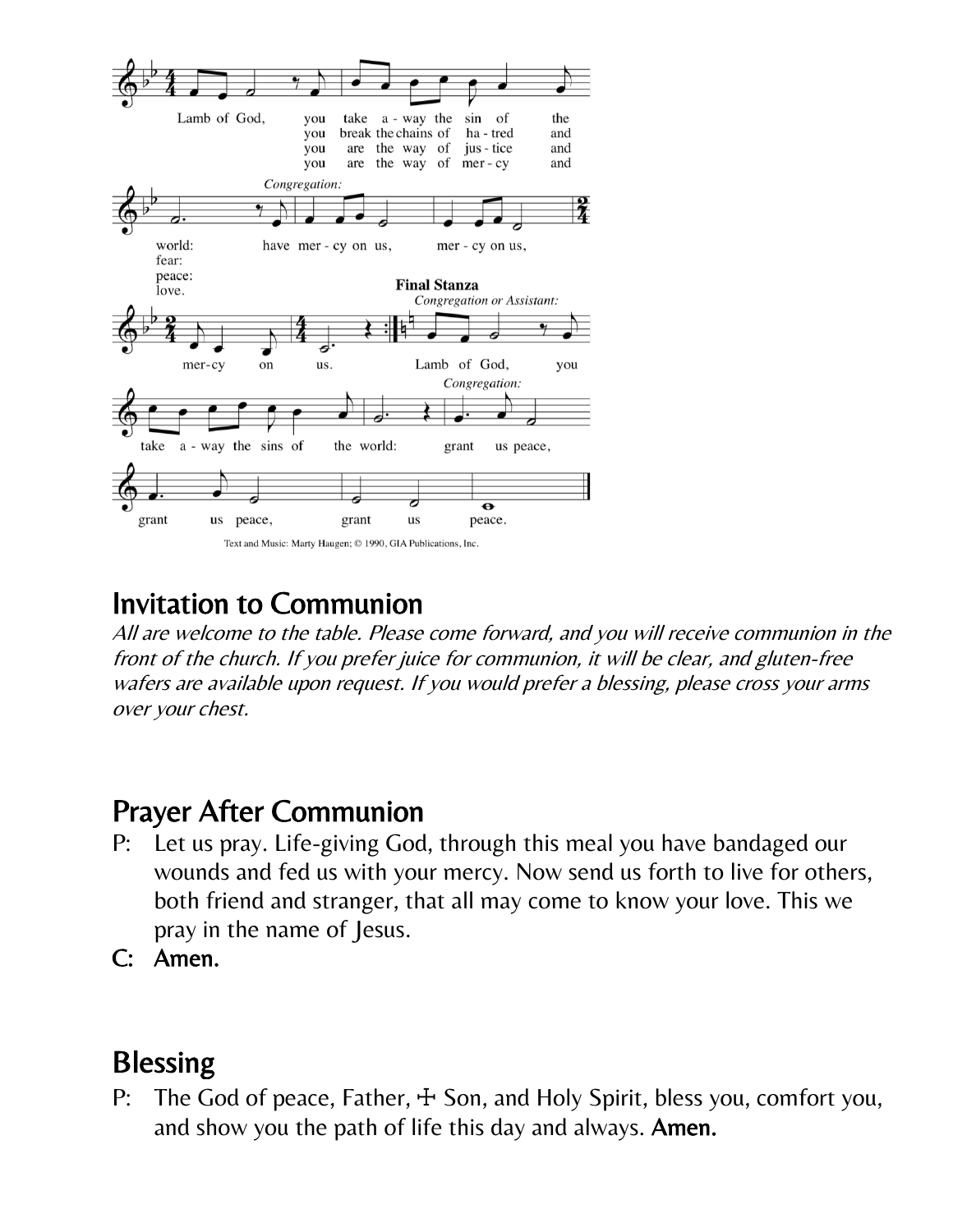### Closing Hymn

|--|--|

### Sending

- P: Go in peace. Love your neighbor.
- C: Thanks be to God!

## Postlude

|--|--|

#### Interested in Joining Grace?

Please contact the church office [office@gracewelcomesyou.org,](mailto:office@gracewelcomesyou.org) for information about joining Grace Lutheran Church. All are welcome and we would be overjoyed to have you engaged in the worship, ministries, and congregational life at Grace.



Grace Lutheran Church 1140 East High Street Davenport, IA 52803 563-322-0769

gracewelcomesyou.org living the gift office@gracewelcomesyou.org

From sundaysandseasons.com all rights reserved. Reprinted by permission under Augsburg Fortress Liturgies Annual License #23188. NRSV, copyright 1989, Division of Christian Education of the National Council of Churches of Christ in the United States of America. Used by permission. All rights reserved. OneLicense copyright A-711016. CCLI Copyright license 359372. CCLI Streaming license 20503478.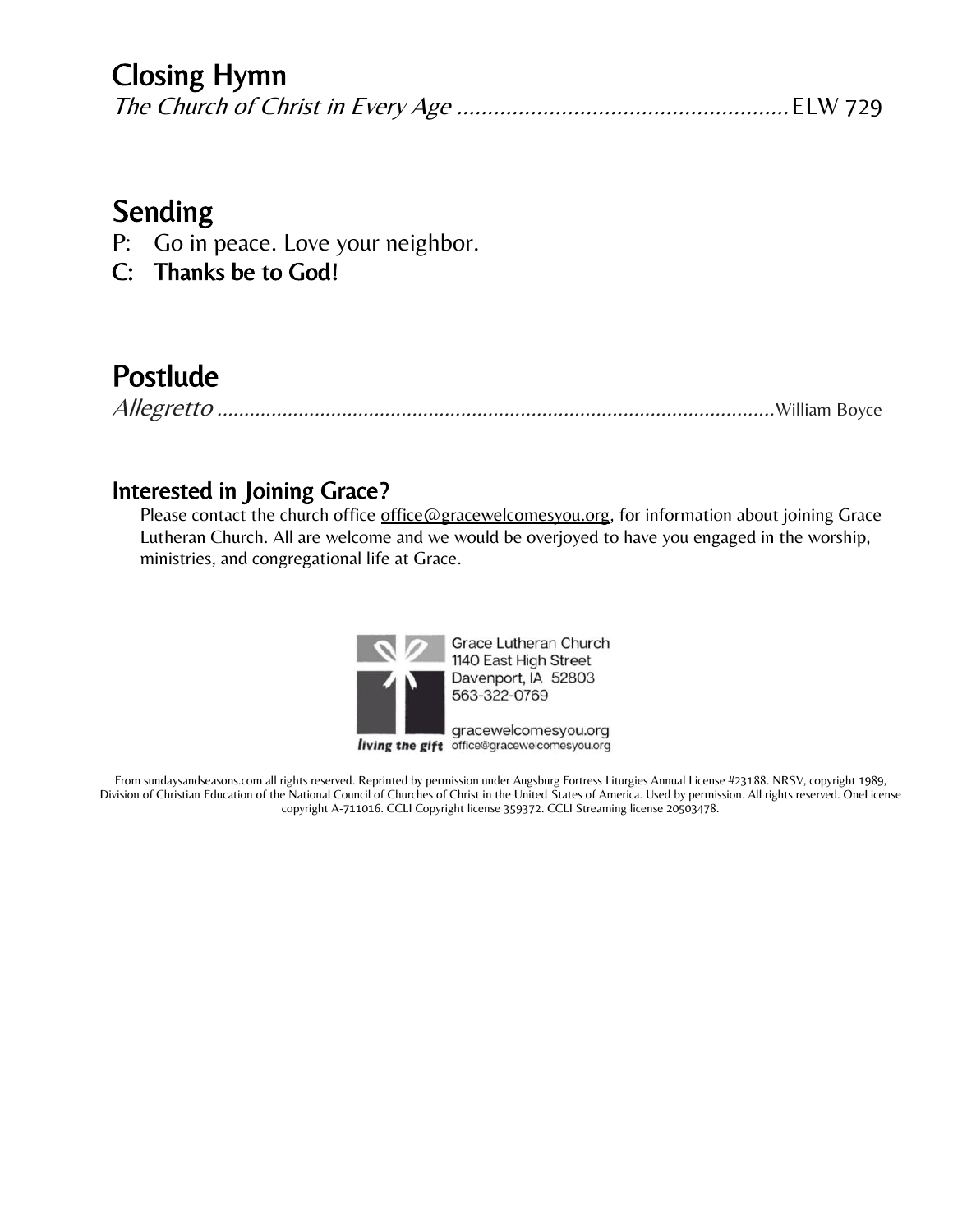Grace Lutheran Church 1140 E High St Davenport IA 52803 563-322-0769

**[www.gracewelcomesyou.org](http://www.gracewelcomesyou.org) [office@gracewelcomesyou.org](mailto:office@gracewelcomesyou.org)**

#### **WEEKLY CALENDAR**

#### **Sunday, June 19**

8:30am YouTube Live Stream 8:30am Traditional Worship 10:30am Contemporary Worship

#### **Monday, June 20**

10:30am Staff Meeting 6:00pm Centering Prayer 6:30pm Deborah Circle 7:00pm Sweet Arts Club

#### **Tuesday, June 21**

9:00am Naomi Circle 10:00am Pastor's Text Study 11:45am Member Text Study PBH 3:00pm Welcome & Outreach<br>6:00pm CYF via Zoom CYF via Zoom

#### **Wednesday, June 22**

10:00am Searcher's Bible Study**\***

#### **Thursday, June 23**

Share-a-meal @ Zion Lutheran**\***

#### **Friday, June 24**

11:00am Council Reports Due

#### **Saturday, June 25**

**4:30pm Potluck Dinner 5:30pm Final Saturday Worship**

#### **Sunday, June 26**

8:30am YouTube Live Stream 8:30am Traditional Worship **9:30am Reception for Dan Haugen** 10:30am Contemporary Worship **11:30am Closing Reception for Dan**

**\***These events and programs are at (or hosted by) St. Mark Lutheran Church 2363 W 3rd St, Davenport, 52802 563-322-5318 **[lwilley@stmarkcares.org](mailto:lwilley@stmarkcares.org)**



#### **You Can Watch Us Online and Follow us on Facebook!**

Go to our YouTube channel *Grace Lutheran Church Daven-*

*port* to watch the Sunday 8:30am service each week. A link is available by email on Sunday morning, and an order of service is included with the email and posted on our website. Also, follow us on Facebook for inspirational messages, photos, links, and information about events.

#### **Saturday - Potluck & Final Worship**

The entire Grace community is invited to a potluck dinner Saturday, June 18, 4:30pm to celebrate and honor the Saturday worshipping community as we close our Saturday worship services. The main dish will be provided - please bring a side dish or dessert, as you are able. Please also plan to attend the final Saturday worship service at 5:30pm that evening. *For I am sure that neither death nor life, nor angels nor rulers, nor things present nor things to come, nor powers, nor height nor depth, nor anything else in all creation, will be able to separate us from the love of God in Christ Jesus our Lord. ~Romans 8:37-38*

#### **Reception for Dan Haugen**

Next Sunday we will have a reception to honor Dan Haugen, celebrating and thanking Dan for his 12 years of service to Grace as Contemporary Worship Leader. The Thank You reception for Dan will be 9:30am on Pat Bell Hall. There will also be a brief fellowship after the 10:30am service for those who cannot make the earlier reception.

#### **Early July Newsletter & Worship Volunteers**

**The July Grace Notes Newsletter and the July Worship Volunteer List will be going out early, by July 23-24 (Due to vacation the last week of June).** Please submit any newsletter items now, so they are sure to be included, and also let me know of any scheduling conflicts for volunteering in July. Thank you!

#### **Delivery Help Needed**

We will be donating some paper to Madison Elementary School here in Davenport, and need someone who would be willing to deliver it to the school. (Please be mindful that reams/boxes of paper can be quite heavy.) Please email **[office@gracewelcomesyou.org](https://track.robly.com/9d6c9e42-b7d6-4454-9692-01d3beabac4fadfc8aabacdd3d1ef2aa9bab9b8c01d5)** if you can help.

#### **Six Flags Youth Trip!**

Grace & St. Mark are excited to partner for a Youth Trip to Six Flags in St. Louis August 4-7, 2022! Youth who have completed grades 6-12 are invited to attend. The family's cost for the trip is \$150 per student - A deposit of \$75 per student is due June 30, and the final payment of \$75 per student is due July 18. **An online registration form & medical release (to be completed by June 30) will soon be available. Watch for an email with the registration form link.** Please feel free to talk with Pastor Stephanie if you have any questions.

#### **New Drivers**

Grace's Children, Youth, & Family Ministry Team wants to recognize our youth when they meet new milestones in their lives. One of the milestones is getting their driver's permit or drivers license. Contact the office for a visor clip to honor this milestone.

#### **Lost & Found**

There are a number of "Lost & Found" items above the coat racks in the hallway. Please take a moment to see if anything belongs to you to take home. Leftover items will be donated at the end of the month. Thank you!